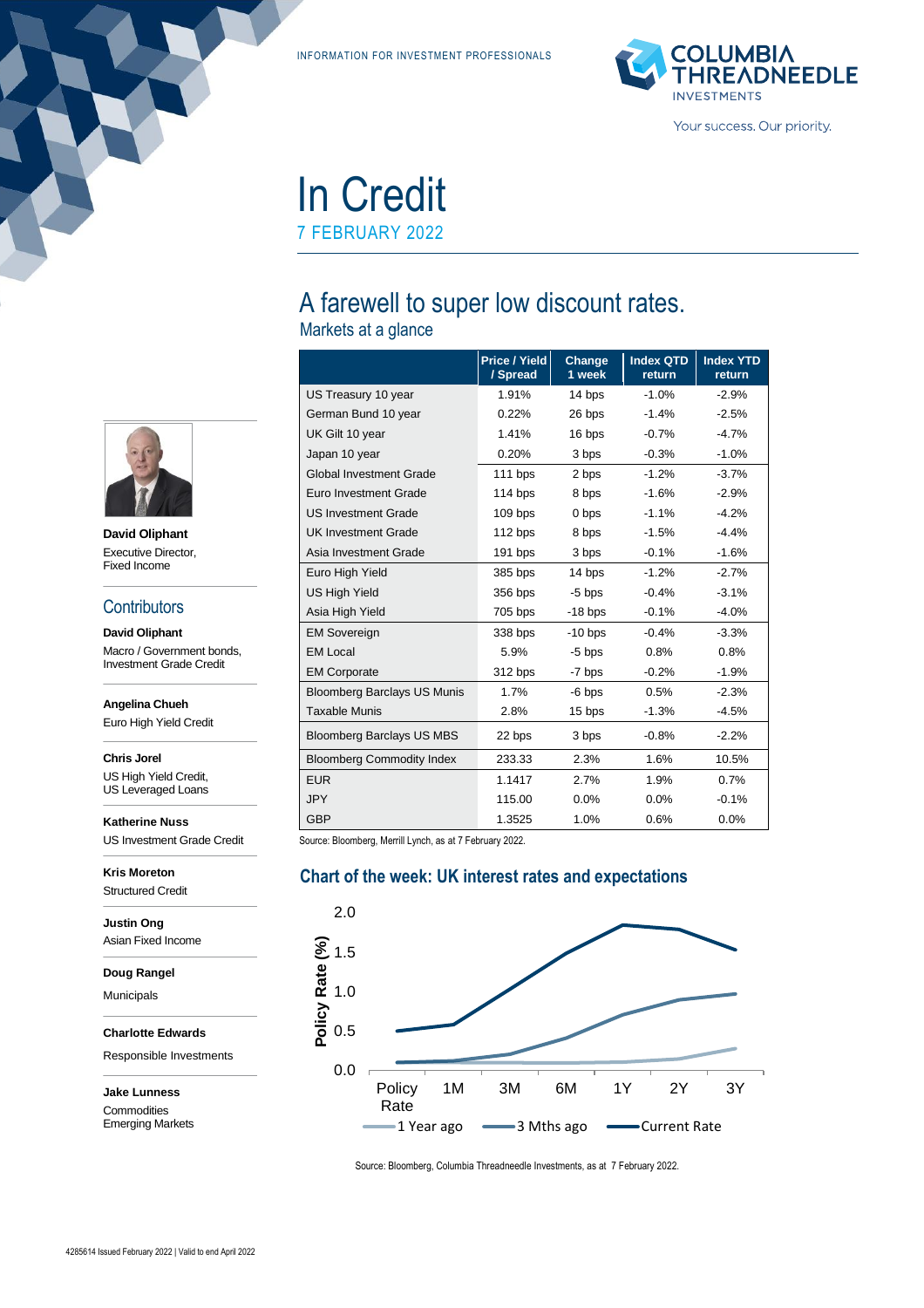#### Macro / government bonds

The path to more 'normal' interest rates and policy conditions continues around the world and while the prior week was all about the US central bank pointing to tighter rates in March, last week the batten was passed to its British and European cousins.

The Bank of England as expected moved rates higher with the second rate rise of this tightening phase. That said, four of nine voting members indicated a preference to tighten by 50bps. The UK base rate is now 0.5% after the 15bps rise delivered in mid-December of last year. There are more to come this year if markets are to be believed **(see chart of the week)**. Presently, the market estimates there will be another five rate rises in 2022. The BoE will now stop reinvesting the proceeds of maturing bonds it owns, which should reduce its balance sheet by around £38bn this year. There was no word, yet, on outright sales of bonds.

There was less excitement out of the more dovish European Central Bank, where rates remained anchored in negative territory at -0.5%. Eurozone inflation would not have made for easy reading at the ECB as it came in at 5.1% in January, even though core inflation was a more modest 2.3% y/y. This was noted by the ECB and the market, with two hikes now priced for the year ahead.

The week ended with the US employment report, which eclipsed expectations by a margin. The monthly increase in jobs was 467k (exp 125k) while revisions to past months were strongly positive. Wages grew more than expected (+0.7%).

#### Investment grade credit

Credit spreads continue to widen against the background of expected tighter monetary policy conditions and a 'risk-off' tone.

Global spreads at 111bps over government bonds are 11% wider in the year so far. Euro credit spreads have widened the most this year with the US dollar market the most stable. Liquidity was being challenged in a weak close to last week though the new issuance market remains open with Bank of America printing a large deal.

#### High yield credit & leveraged loans

US high yield bond prices were volatile over the week as a brief period of rate stability and equity strength was disrupted by hawkish surprises from both the BoE and ECB and a larger than expected US payroll gain. The ICE BofA US HY CP Constrained Index returned -0.26% while spreads were 4bps tighter. Strong outflows continued with a \$4bn withdrawal from the asset class according to Lipper. US leveraged loans continued to benefit from the hawkish central bank landscape with prices mostly unchanged. Retail loan funds saw a \$1.3bn inflow over the week.

European High Yield had its fourth down week in a row, the worst one yet for 2022. This came on the back of concerns of a more hawkish tone by central banks and concerns to what extent government balance sheets would start being unwound. ETF sales accelerated resulting in a more indiscriminate selling of the market as BBs were the worst performers for the week, underperforming lower-rated credits. ETFs are, unusually, pricing at a discount (as much as 60 cents this week). Outflows (€-289k) in the first week of February was just above that of all of January as sales picked up in ETFs as well as in managed accounts. The primary market experienced a small pick-up from the previous week with seven issues totalling €1.9bn. This takes the YTD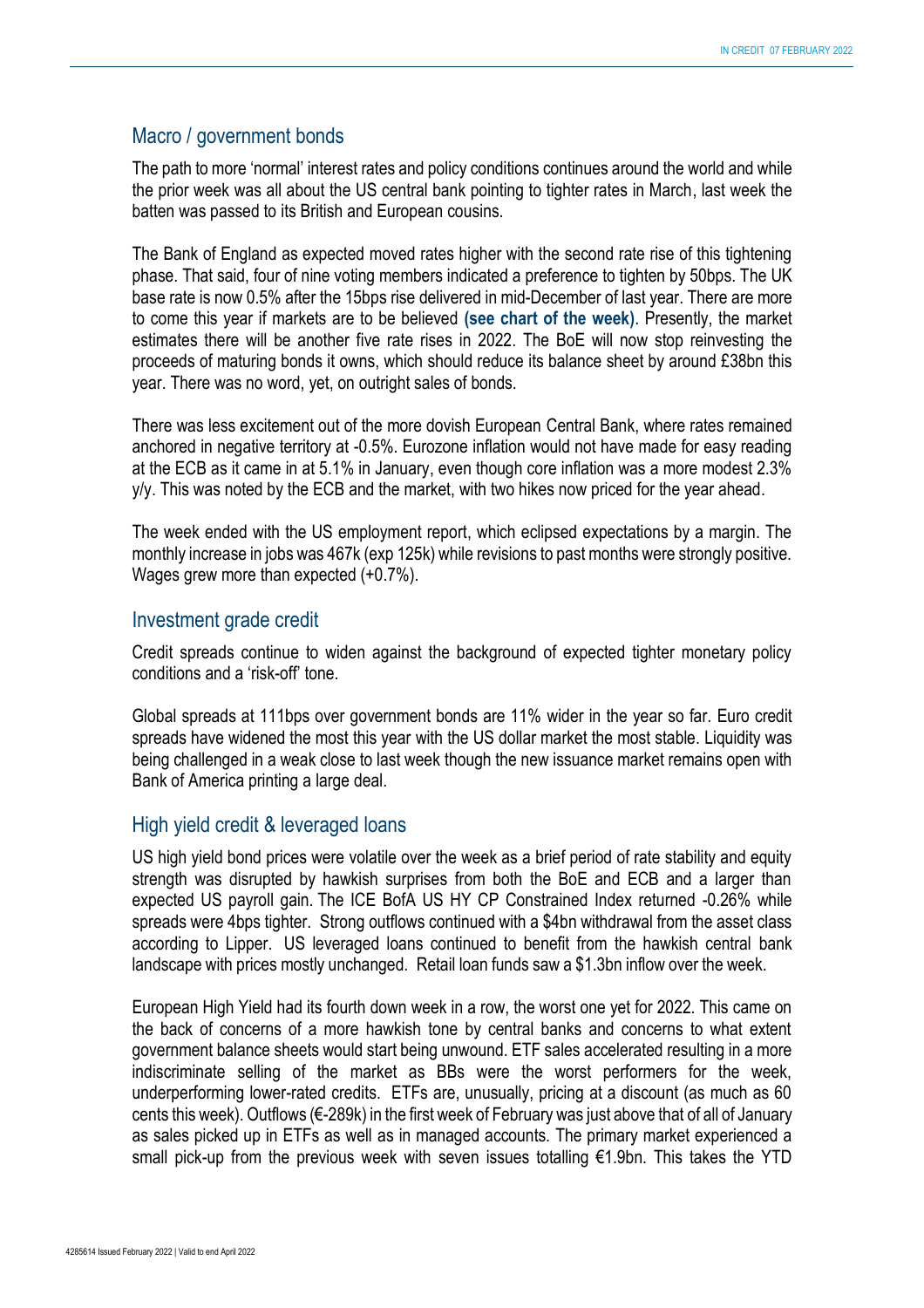issuance to almost €10bn. Interestingly, unlike previous years, issuance has focused on lowerrated credits (where BBs usually led issuance in the first months of the calendar year.) For the week, the market looked more to unload some risk as even constructive days saw the market selling into strength. This was especially the case for longer-duration securities given the move in government rates resulting in a steepening of the credit curve.

In credit rating moves, Saipem the Italian utility was downgraded to B1 from Ba3 by Moody's and to BB- from BB by S&P this week. This came after the firm announced a write down on its order book and has engaged Rothschilds to work on a restructuring plan. More positively, Infineon hybrids were upgraded to BB+ from BB as the senior bonds were upgraded to BBB from BBB-.

In M&A news, it looks like MasMovil, the Spanish telecom may be in talks to buy Vodafone's Spanish unit. In the packaging sector, SIG announced it would acquire packaging company Scholle IPN for €1.49bn; this will be funded by a mix of equity and debt. This follows an earlier recent multimillion paper packaging acquisition supporting a strong acquisitions trend in the packaging sector. In the auto sector, the takeover of Hella by Faurecia was officially completed last week, creating the seventh largest automotive supplier worldwide.

#### Asian credit

The contracted sales in China properties continued a declining trend in January 2022. The top 100 property companies posted sales of CNY525.6bn (-39.6% y/y), which is 43% lower than the average monthly sales in 2021. The weak trend is likely to continue through February 2022 due to fewer property launches and the Spring Festival. Bharti Airtel announced it will do an early redemption of the BHARTI '23s bonds on 7 March 2022.

In Sri Lanka, the divergent positions of the central bank and the finance ministry with respect to any potential bailout package from the IMF remains in focus. The finance minister (Basil Rajapaksa) reportedly mentioned about seeking advice from the IMF, but the central bank Governor Cabraal clarified that the comment by the finance minister was only related to a routine technical assistance programme.

#### Structured credit

The US Agency MBS market suffered a 72bps decline last week, in-line with other duration sensitive asset classes. It was relatively quiet in the sector prior to the hawkish ECB statement and employment report on Friday which combined led mortgages to underperform. CMBS also widened on overall risk sentiment as new issuance took centre stage. Spreads widened across the quality spectrum with the lowest quality rung taking most of the beating. BBB- widened roughly 20bps on the week while AAA widened 3bps. In non-agency RMBS there has been a surge of new issuance. This dynamic alongside general market volatility has also pushed spreads wider while the fundamentals remain positive on consumer behaviour.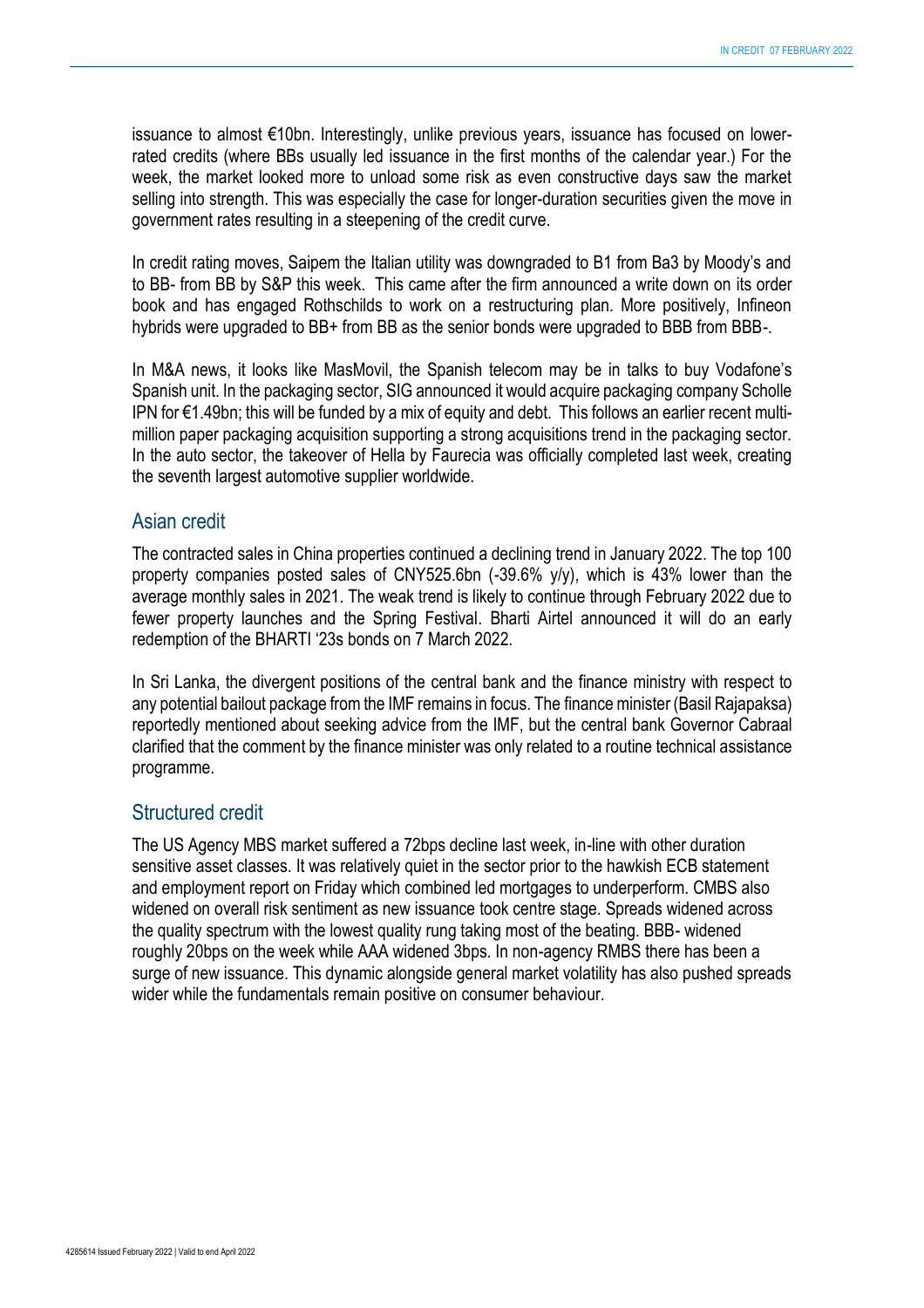#### Emerging markets

In rating news, Ghana was downgraded by Moody's from B3 to Caa1, due to weak revenue generation and tight debt markets meaning the country is increasingly reliant on higher interest, short-maturity debt. In contrast, Fitch upgraded Angola from CCC to B-, Angola is a beneficiary of higher oil prices as oil accounts for 56% of the country's fiscal revenues.

In Pakistan, the IMF has agreed to release the next \$1bn tranche of the \$6bn bailout package. The bailout requires the government to withdraw subsidies on fuel and electricity, impose more discipline on public spending and take steps towards central bank independence.

In the UAE, drone and missile attacks from Yemen's Houthi militant group continue. The attacks have been largely unsuccessful thanks to UAE and US air defences. The US Pentagon recently dispatched F-22 fighter jets and missile destroyer, USS Cole, to Abu Dhabi.

#### **Commodities**

Future curves, particularly in crude, are trading steeply backwardated (inverted) indicating traders are paying a premium for immediate delivery and longer-dated contracts are providing a handsome roll return.

Commodity ETF's saw record inflows In January. Invesco's flagship \$5.8bn commodity ETF saw \$1.1bn of inflows. Flows have been supported by market momentum, equity market volatility and concerns regarding inflation.

Soybeans had a strong week rallying 5.7% driven by strong Chinese buying. China accounts for around 60% of global soybean imports and would usually be buying from South America this time of year; however, dry weather in key growing regions has raised the prospects of lower shipments.

#### Responsible investments

January marked another record-breaking start to the year in the Green Bond space, with just over \$40bn being issued over the course of the month. This time last year we'd seen just over \$30bn issued, according to Bloomberg. As progressive as it seems, the CEO of the Climate Bonds Initiative has said: "we need to be getting to \$5 trillion a year to be making a reasonable contribution".

Pakistan is soon to raise \$1bn for environmental, social and governance projects. They will join other emerging market nations, such as Mexico and Kenya, who are taking the first step in ESG bonds. Projects involve developing clean water and improving rural landscape.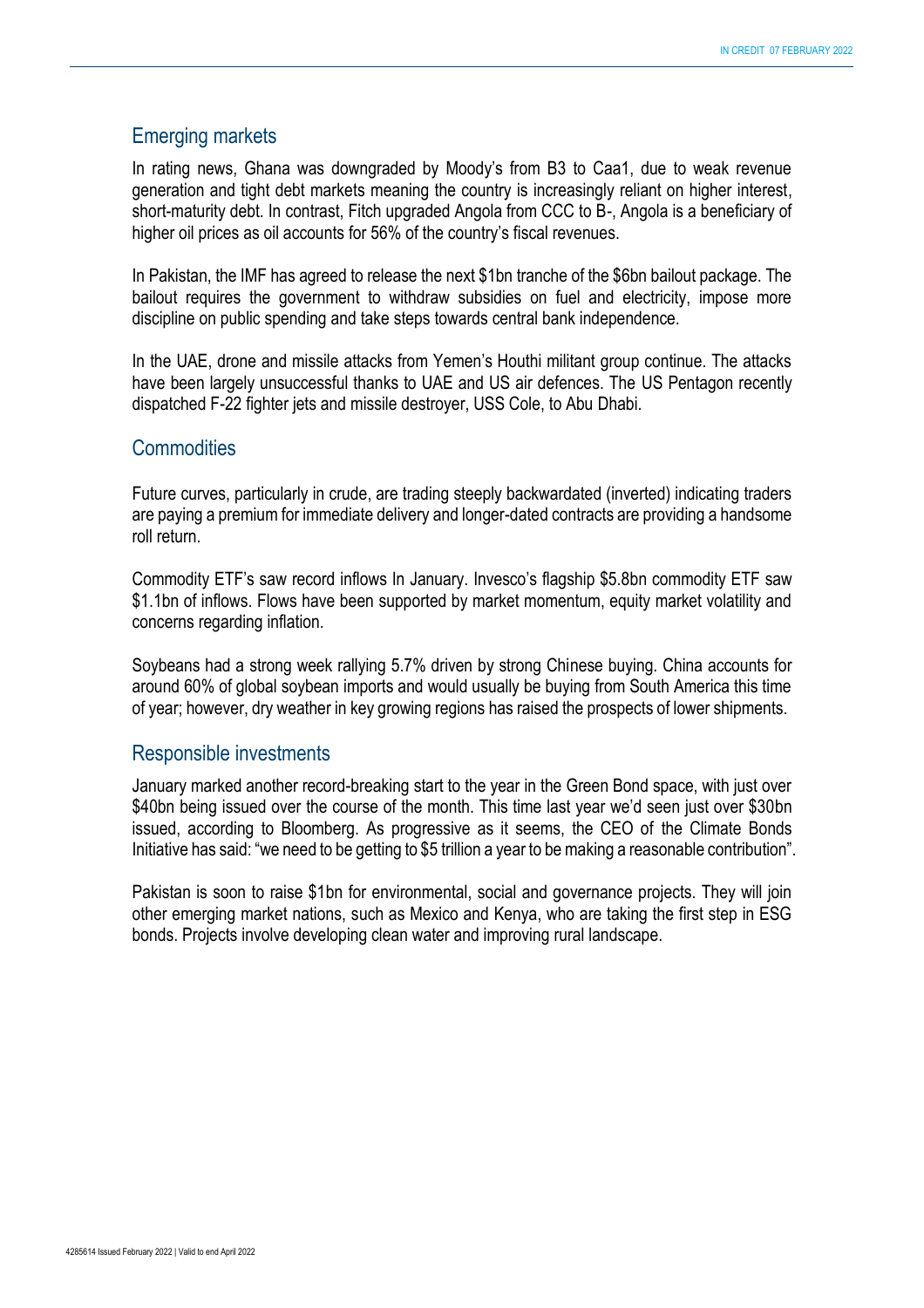### Summary of fixed income asset allocation views

### **Fixed Income Asset Allocation Views**

### 7th February 2022



| $1 - 1$ $0 \times 1$ $0 \times 1$                                                    |                                                                                                                                                              |                                                                                                                                                                                                                                                                                                                                                                                                                                                                                                                                                                                                                                                                                                                                                                         | <b>INVESTMENTS</b>                                                                                                                                                                                                                                                                                                                                                                                                  |  |
|--------------------------------------------------------------------------------------|--------------------------------------------------------------------------------------------------------------------------------------------------------------|-------------------------------------------------------------------------------------------------------------------------------------------------------------------------------------------------------------------------------------------------------------------------------------------------------------------------------------------------------------------------------------------------------------------------------------------------------------------------------------------------------------------------------------------------------------------------------------------------------------------------------------------------------------------------------------------------------------------------------------------------------------------------|---------------------------------------------------------------------------------------------------------------------------------------------------------------------------------------------------------------------------------------------------------------------------------------------------------------------------------------------------------------------------------------------------------------------|--|
| <b>Strategy and positioning</b><br>(relative to risk free rate)                      |                                                                                                                                                              | <b>Views</b>                                                                                                                                                                                                                                                                                                                                                                                                                                                                                                                                                                                                                                                                                                                                                            | <b>Risks to our views</b>                                                                                                                                                                                                                                                                                                                                                                                           |  |
| <b>Overall Fixed</b><br>Income<br><b>Spread Risk</b>                                 | Under-<br>weight $-2$ $1$ -1 $1$ 0 $1$ +1 +2 weight                                                                                                          | Although credit spreads have widened slightly, they are still<br>near all-time tights and leave little room for the growth story to<br>get derailed. Pockets of opportunity with deleveraging &<br>upgrade activity exist.<br>We are past the peak of economic growth, with high<br>expectations for tightening at March FOMC. The pullback in<br>forecasted liquidity has left opportunity for market volatility.<br>Uncertainty remains elevated as the Omicron variant spreads,<br>inflation fears revive, supply disruptions continue, monetary &<br>direct fiscal support wane, and unemployment benefits expire.                                                                                                                                                  | Upside risks: the unique COVID recovery in<br>fundamentals allow spreads to rocket past all-<br>time tights. Spreads have spent extended<br>periods near tights in other periods as well.<br>Downside risks: Omicron worsens. Supply<br>٠<br>chain disruptions and inflation persist to H2<br>2022. Simultaneous low unemployment, hiking<br>and slowing growth could cause a sell off or<br>recession.             |  |
| <b>Duration</b><br>$(10-year)$<br>$('P' = Periphery)$                                | Short $\begin{array}{cc} & \frac{4}{5} & \frac{6}{5} \\ -2 & -1 & 0 & -1 \\ 1 & 0 & -1 & -2 \end{array}$ Long<br>€                                           | ■ Carry offered by front end yields now attractive<br>• Longer yields continue to be capped by long-run structural<br>downtrends in real yields<br>Inflation likely to normalize over medium term<br>Hiking cycles to be shortened by easing inflation and<br>moderating demand<br>ECB to lean against rising financing rates<br>п                                                                                                                                                                                                                                                                                                                                                                                                                                      | Inflationary dynamics become structurally<br>persistent<br>Labour supply shortage persists; wage<br>pressure becomes broad and sustained<br>Fiscal expansion requires wider term premium<br>• Long run trend in safe asset demand reverses                                                                                                                                                                          |  |
| <b>Currency</b><br>$(E' = European$<br>Economic Area)                                | ¥<br>EM<br>A\$<br>Short $\frac{1}{2}$ $\frac{1}{-1}$ $\frac{1}{0}$ $\frac{1}{+1}$ $\frac{1}{+2}$ Long                                                        | There is room for the Dollar to strengthen further given our<br>belief in the US leading the economic and monetary policy<br>recovery<br>However, experience of past cycles suggests the Dollar fares<br>less well at the start of a cycle, tum neutral USD for now                                                                                                                                                                                                                                                                                                                                                                                                                                                                                                     | The ECB moves to tighten monetary policy<br>п<br>The Fed starts to push back against market<br>pricing<br>More expansive China credit cycle                                                                                                                                                                                                                                                                         |  |
| <b>Emerging</b><br><b>Markets Local</b><br>(rates (R) and<br>currency (C))           | Under- $R$<br>weight -2 $1 - 1 - 0 + 1 + 2$ weight                                                                                                           | ■ Selective opportunities<br>Aggressive Fed pricing may now open the door to selective<br>EMFX performance<br>EM real interest rates relatively attractive, curves steep in<br>places                                                                                                                                                                                                                                                                                                                                                                                                                                                                                                                                                                                   | ■ Central banks tighten aggressively to counter<br>fx weakness<br>• EM inflation resurgence<br>• EM funding crises drive curves higher and<br>steeper<br>Tightening global financing conditions<br>٠                                                                                                                                                                                                                |  |
| <b>Emerging</b><br><b>Markets</b><br>Sovereign<br><b>Credit (USD</b><br>denominated) | Under- $\begin{array}{@{}c@{\hspace{1em}}c@{\hspace{1em}}}\n\hline\n\text{Under} - & & \multicolumn{1}{c}\n\end{array}$ Over-<br>weight -2 -1 0 +1 +2 weight | Valuations are getting more attractive, although for reason<br>DM tightening financial conditions will unevenly impact EM<br>credit and EMFX as many countries have already responded to $\vert \bullet \vert$<br>inflation through hikes<br>Dispersion in outlooks across EM is rising as the recovery<br>begins at different paces. Countries with commodity exposure<br>and better fiscal adaptability rise to the top.<br>$\blacksquare$ Index composition changes over the last 5 years have added a $\blacksquare$<br>lot of duration to the sector, leaving especially IG EM<br>vulnerable. We prefer HY EM (selectively)                                                                                                                                        | Spillover from China's credit woes or Russia-<br>Ukraine aggression<br>A replay of 2013 occurs with a taper tantrum or<br>swift appreciation of the USD<br>Growth scars from COVID persist and hurt<br>commodity prices & ability to grow out of<br>deficits.<br>There are even further delays in mass<br>vaccination outside of DM                                                                                 |  |
| Investment<br><b>Grade Credit</b>                                                    | Under-<br>weight $\begin{array}{cc} 1 & 0 \\ -2 & -1 & 0 \\ +1 & +2 \end{array}$ Over-                                                                       | US spreads are the tightest since 2005, when average credit<br>quality was higher and duration was 50% lower.<br>IG has been historically resilient in the face of inflation, even if<br>other sectors may benefit more from it.2021 Q3 eamings<br>supported this, now looking to Q4 results.<br>Good fundamentals, with strong balance sheet management,<br>$\blacksquare$<br>M&A and deleveraging from capital management & sales<br>growth                                                                                                                                                                                                                                                                                                                           | • IG bonds further cement their place in global<br>investors' portfolios as safe assets, replacing<br>government bonds.<br>M&A and shareholder enhancing activities<br>pick up, but most are leverage neutral.                                                                                                                                                                                                      |  |
| <b>High Yield</b><br><b>Bonds and</b><br><b>Bank Loans</b>                           | Under- $\frac{1}{\sqrt{1-1} + 1}$ Over-<br>weight -2 -1 0 +1 +2 weight                                                                                       | Spreads are nearly to all-time tights, although credit quality has $\vert$ =<br>improved through defaults and ample liquidity Runway left in<br>HY recovery trade rising stars<br>■ Bank loans are attractive as they have shown better<br>performance relative to corporates, although flows amid hiking<br>expectations have increased valuations<br>The best performing parts of these sectors have been the most   There are few exogenous shocks that shake<br>volatile and lowest quality.<br>Defaults are set to continue near historic lows due to the rapid<br>recovery and ability to remove near-term maturities by<br>companies across the credit spectrum.                                                                                                 | The reach for yield continues to suppress<br>spreads, although mounting negative<br>headwinds (inflation, supply disruptions) are<br>increasing pressure for higher yields.<br>Waves of ratings upgrade begin to occur into<br>٠<br>this year.<br>the tight spread environment.                                                                                                                                     |  |
| <b>Agency MBS</b>                                                                    | Under- $\frac{1}{\sqrt{2} \cdot 1 \cdot 1}$ 0 <sup>1</sup> +1 <sup>1</sup> +2 <sup>1</sup> weight                                                            | • Overall, the risk/reward mix remains asymmetric.<br>Valuations continue to widen on hawkish language;<br>however, valuations remain rich and cany in many<br>Specified Pools and CMO deals remain unattractive.<br>Spreads still tight to similar Fed taper and QT regimes<br>٠<br>The Fed's taper was well advertised and saw a muted<br>п<br>market reaction upon official announcement.                                                                                                                                                                                                                                                                                                                                                                            | Housing activity slows considerably and<br>prepays move back down to normal levels,<br>without denting households' ability to service<br>mortgages.<br>Uncertainty the Fed taper schedule and long-<br>term position                                                                                                                                                                                                |  |
| <b>Structured</b><br><b>Credit</b><br>Non-Agency<br><b>MBS &amp; CMBS</b>            | Under- $\frac{1}{2}$ -1 $\frac{1}{0}$ +1 +2 weight                                                                                                           | Our preference remains for Non-Agency RMBS and CLOs<br>Spread tightening seems somewhat excessive per credit<br>quality but seeing repricing risk premiums in new issues.<br>Keeping an eye on sentinel slight upticks in defaults<br>$\blacksquare$<br>RMBS: Housing continues to outperform in the recovery<br>with constrained supply and strong balance sheets &<br>demographics. Affordability waning but near average.<br>Anticipating more supply in 2022. Valuations less<br>compelling but offer stable carry in de-risked portfolios.<br>• CMBS: Most segments maintain strong fundamentals with<br>retail & hospitality improving. Spreads outperforming other<br>structured segments.<br>CLOs: Attractive with fundamentals, waiting for issue pickup<br>a. | Attractive shorter duration deals coming into<br>market, provide less carry<br>• Changes in consumer behavior in travel and<br>retail last post-pandemic.<br>Work From Home continues full steam-ahead<br>٠<br>post-pandemic (positive for RMBS, negative<br>for CMBS).<br>SOFR transition slows CLO new issuance<br>Rising interest rates may dent housing market<br>٠<br>strength but seems unlikely to derail it |  |
| <b>Commodities</b>                                                                   | Under- $\frac{1}{\sqrt{2} \cdot 1 \cdot 1}$ 0 $\frac{1}{\sqrt{1} \cdot 1 \cdot 2}$ Over-                                                                     | ■ o/w Copper & Lead vs Zinc<br>u/w Livestock<br>u/w Gold<br>$\bullet$ o/w Oil                                                                                                                                                                                                                                                                                                                                                                                                                                                                                                                                                                                                                                                                                           | Renewed Covid lockdowns<br>Global Recession                                                                                                                                                                                                                                                                                                                                                                         |  |